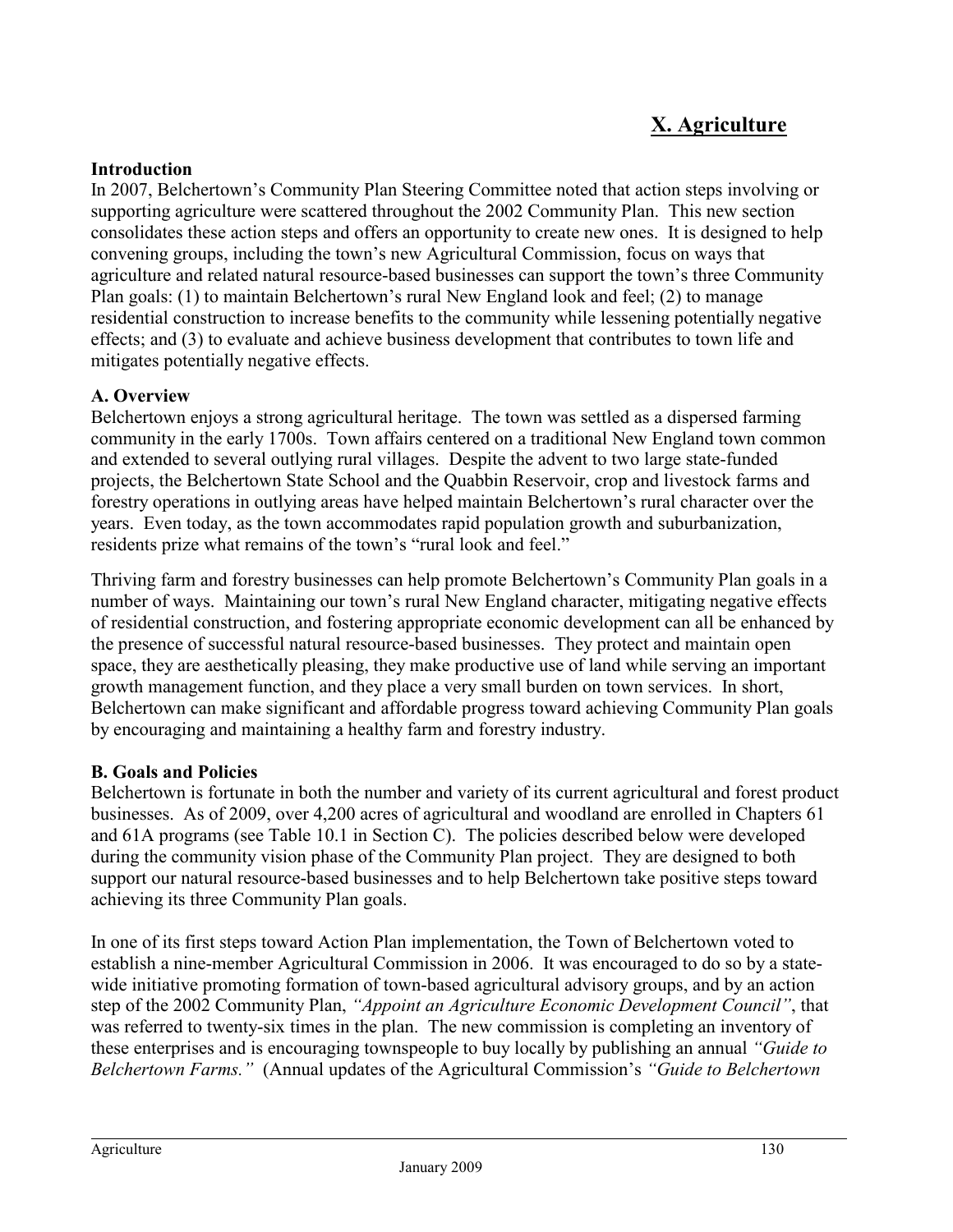*Farms"* will be published and made available on the Commission's web page.) The farms listed in the commission's 2008 guide reflect the diversity of agriculture found in our community.

Belchertown also has two influential research and educational agriculture operations, the Cold Spring Orchard Research and Education Center of the University of Massachusetts, 391 Sabin Street (www.coldspringorchard.com), and the New England Small Farm Institute, 275 Jackson Street (www.smallfarm.org).

The Belchertown Agricultural Commission has also launched its own web pages on the town's website (http://www.belchertown.org/committees/agcomm/), reviewed and become informed about the provisions of Chapters 61, 61A and 61B (which affect how farm and forest land is valued for tax purposes), reviewed local zoning bylaws and proposed changes to make the town's zoning more accommodating to agriculture, and has sponsored and hosted several farmer meetings and educational programs. Commission members are committed to continue fulfilling its mandate to inform, support, and collaborate with local agriculture in ways that can help secure its place in Belchertown's future landscape. They have agreed to be guided by the town's Community Plan by supporting the following goals and policies:

## **Goal 1: To maintain Belchertown's rural New England "look and feel."**

Policies related to agriculture for Goal 1:

- Support and promote the development of agriculture and forestry industries as a means of protecting and maintaining Belchertown's rural "look and feel."
- Support Community Plan action steps that protect and maintain the town's natural and cultural resources.
- Support Community Plan action steps that protect and maintain the town's open space and recreation resources.
- Support Community Plan action steps that enhance appropriate economic development initiatives.

## **Goal 2: To manage residential construction to increase benefits to the community while lessening potentially negative effects.**

Policies related to agriculture for Goal 2:

- Support and promote development of agriculture and forestry industries as a means of protecting and maintaining open space.
- Support Community Plan action steps that encourage planned development that protect unique natural and cultural features, and incorporate preservation of open space, recreational features and other amenities.
- Discourage use of toxic lawn chemicals and importation of exotic landscaping plants by educating residents about alternatives.
- Encourage development of zoning, sub-division and other land use tools to discourage development in outer, rural and agricultural areas.

### **Goal 3: Evaluate and achieve business development that contributes to town life and mitigates potential negative effects.**

Policies related to agriculture for Goal 3:

- Support and promote development of agriculture and forestry.
- Identify other businesses and activities that support the maintenance of open space, such as horticultural research, fishing, hunting, horse riding and cross-country sports.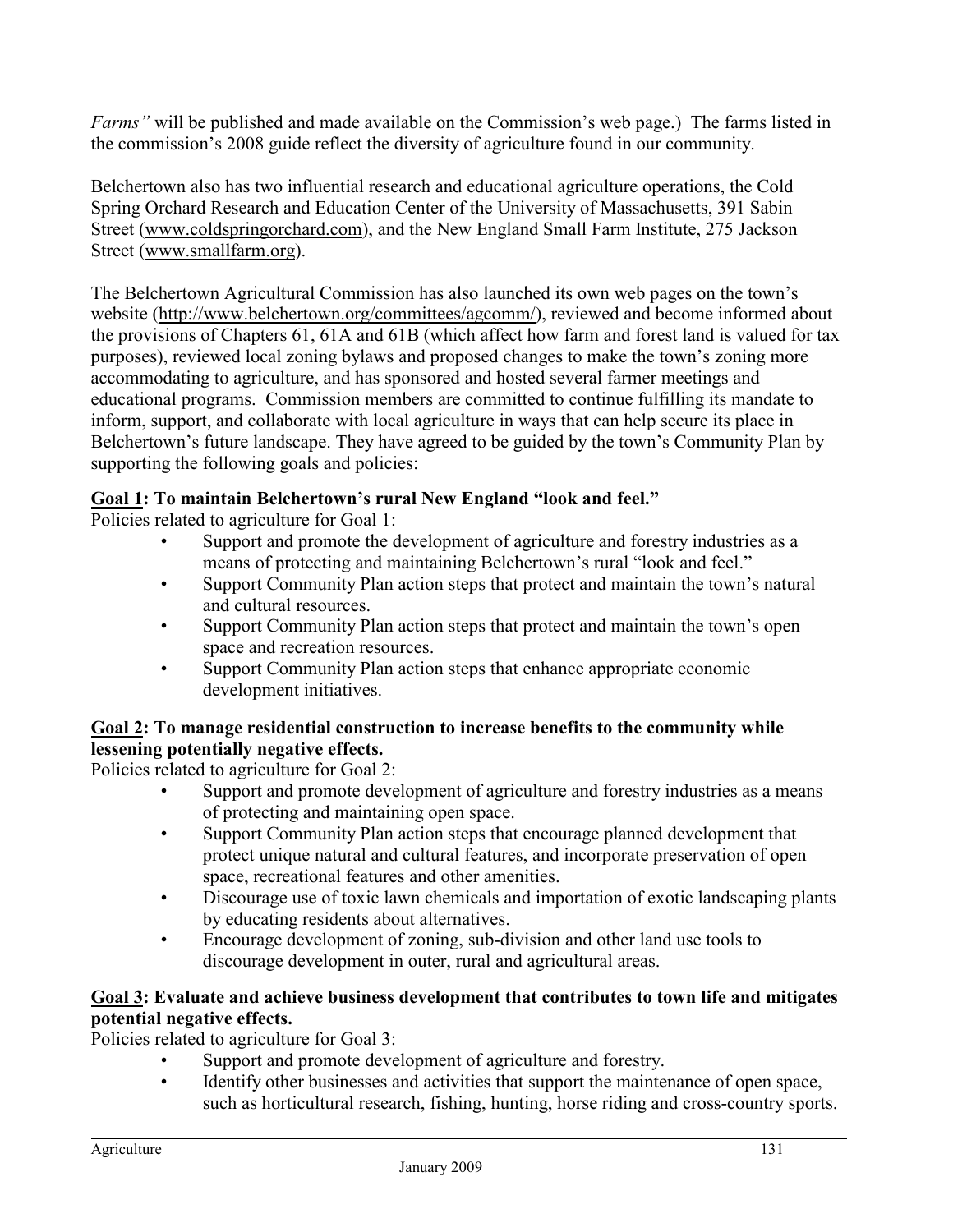## **C. Inventory**

Completing and maintaining an inventory of Belchertown's agricultural, forest products, and related natural resource-based enterprises is a high priority Agricultural Commission undertaking. Information about local participation in Massachusetts' Chapter 61 tax abatement program, provided by Belchertown Assessors, is a good indicator of our town's natural resource-based land use, as most actively managed farm and forestland is in the program.

| <b>CLASS</b>                | <b>PARCELS</b> | <b>ACRES</b> |
|-----------------------------|----------------|--------------|
| Chapter $61$ – Forestry     | 105            | 2,740        |
| Chapter $61A -$ Agriculture | 71             | 1,500        |
| Chapter $61B - Recreaction$ | 56             | 741          |
| Mixed Use                   | 106            | 2,468        |
| <b>TOTAL</b>                | 338            | 7.449        |

**Figure 45: Acreage of Land Enrolled in Chapters 61, 61A, and 61B** 

Source: Belchertown Assessors, May 2008

The Massachusetts Department of Agricultural Resources' Agricultural Preservation Restriction (APR) program offers another important means of protecting our town's farmland. This voluntary program enables landowners to sell the development rights of their farmland to the Commonwealth in perpetuity, assuring that the land will never be developed and will remain actively farmed. To date, two Belchertown farms have sold development rights to the APR program. The former Cole farm off Franklin Street, just north of Bondsville, includes 114 acres of protected land; the former Atkins farm, contiguous to the UMass Cold Spring property off Sabin Street, includes over 250 acres of APR land. Though these farms have since been sold, the new owners bought the property for the agricultural value only knowing the land cannot be developed.

**D.** Analysis (this section is under development by members of the Belchertown Agricultural Commission and will be made available as an addendum to the revised Community Plan).